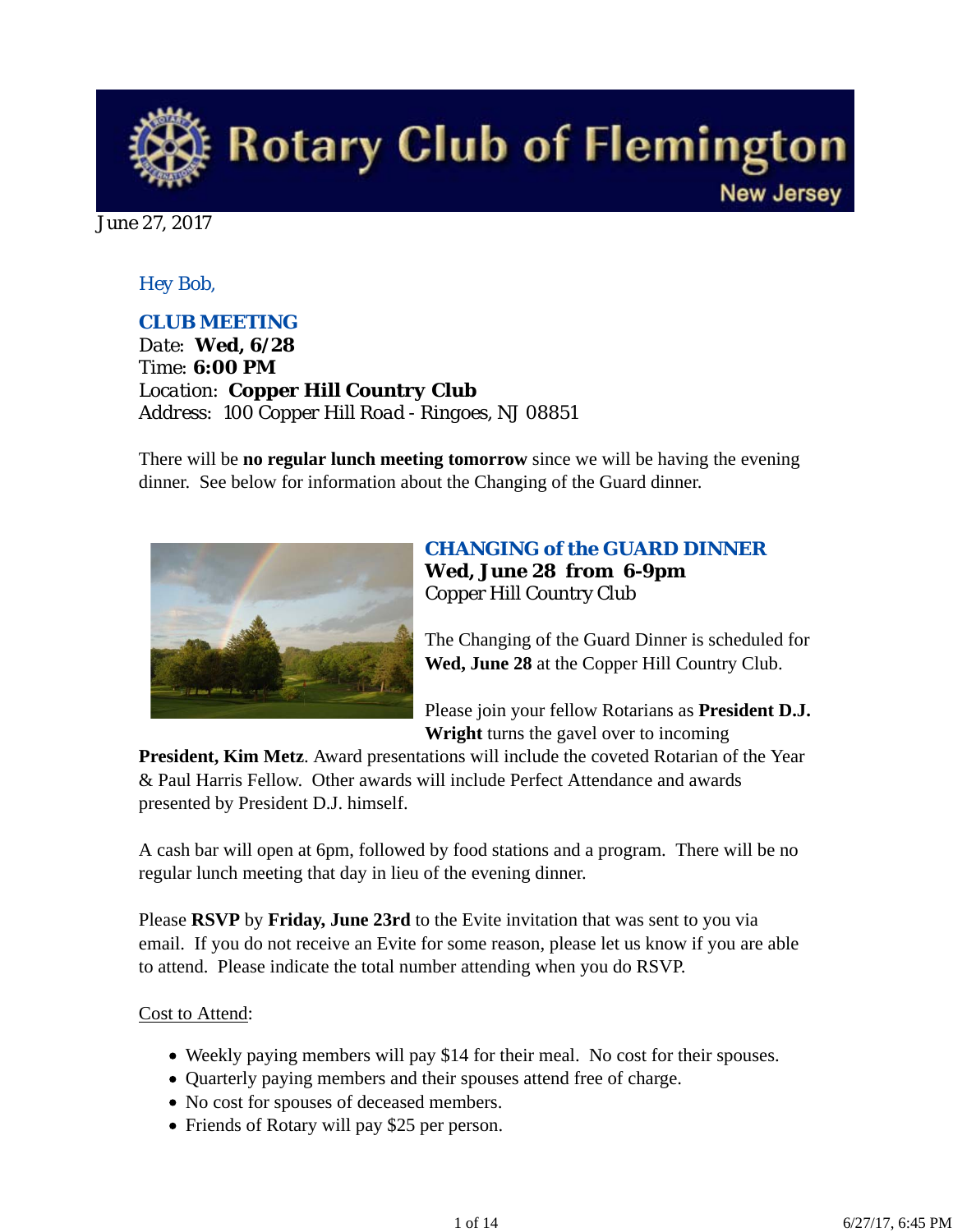

## *OFFICERS & BOARD MEMBERS for the 2017-2018 Flemington Rotary Year* **Approved by the Club on 5/24/2017**

At the 5/24/2017 Club Meeting, the membership voted to approve the slate of Officers and Board members for the 2017-2018 Rotary Club of Flemington year.

The slate is as follows:

# **Slate of 2017-18 RCOF Officers & Board Members**

| Club President      | <b>Kim Metz</b>                               |
|---------------------|-----------------------------------------------|
| President-Elect     | <b>Allan Vera</b>                             |
| Secretary           | <b>Kyle Fogarty</b>                           |
| Treasurer, General  | <b>Nik Kritharis</b>                          |
| Treasurer, Lunch    | <b>Michael Goodwin</b>                        |
| <b>Board Member</b> | <b>D.J. Wright</b> (Immediate Past President) |
| <b>Board Member</b> | <b>Sandy Clark</b>                            |
| <b>Board Member</b> | <b>Joe Ziegler</b>                            |



### *Find us on Facebook*

Click the image to the left to connect with the Rotary Club of Flemington, NJ on Facebook.



*PEDALS FOR PROGRESS Bicycle, Sewing Machine & Sports Equipment Collection* Held on **Saturday, June 11, 2016** Time: 9am to 12noon **Flemington Presbyterian Church** 10 East Main Street - Flemington, NJ

Thanks to Joe Ziegler, who provided the following summary of this past Saturday's Pedals for Progress collection.

This year's collection collection yielded **42 bicycles**, **19 sewing machines** and **\$660** in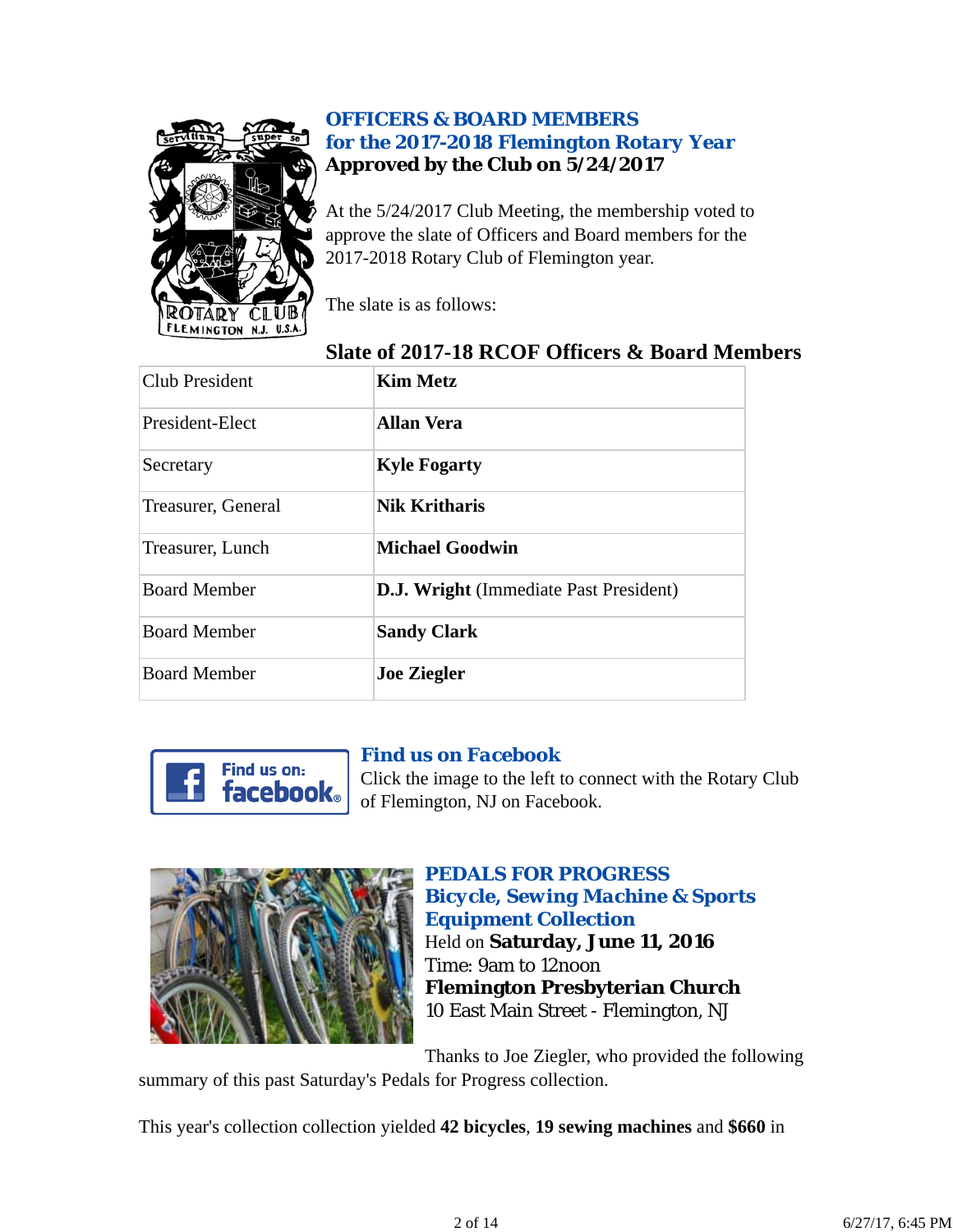cash donations. The number of sewing machines collected was a real surprise. In 2016, we collected only 2 sewing machines.

Rotarians assisting were Joe Ziegler, Ken Skowronek, Bob Chittenden & his son, Thomas Chittenden. There were also a group of volunteers from the Flemington Presbyterian Church, who helped to organize the collection. Herb Bohler also attended to take pictures for posterity.



*FLEMINGTON ROTARY BEERFEST* **Saturday, October 14, 2017** VIP Session: **12noon** to **1:00pm** General Session: **1:00pm** to **4:30pm** Liberty Village Outlet Marketplace

The **Flemington Rotary BeerFest** is an event that allows participants to taste and sample many different kinds of Craft Beers from a

variety of different Breweries. There will be live music to enjoy and food available to purchase.

We plan to have more than **60 beers** from **30 breweries**.

We are happy to share that both **Lone Eagle Brewing** and **Conclave Brewing** will be attending the event!!!

The event will take place within the open parking area of the **Liberty Village Outlet Marketplace**, located in Flemington, NJ. A limited number of tickets will be offered in two different tasting sessions.

**Click Here** to view the event website for additional details.

**PowerPoint Presentation**: **Click Here** to download a copy of the PowerPoint presentation that Kim presented at the May 10, 2017 club meeting.

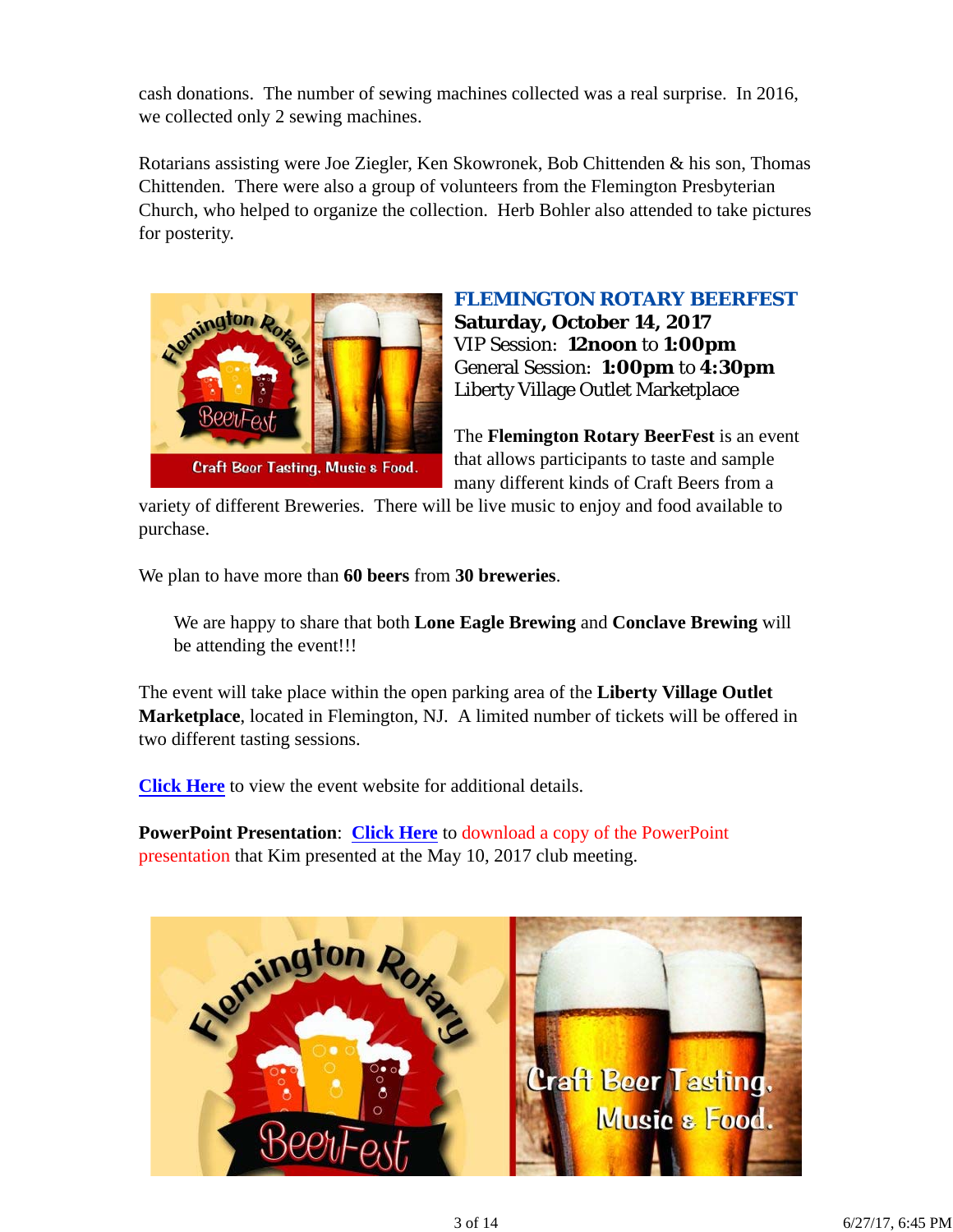

www.FlemingtonRotaryNJ.org |



### *Flemington Rotary's 2017 Spring SCHOLARSHIP RECIPIENTS* Presented at the **6/7/2017** Flemington Rotary Club Meeting

Ken Skowronek, Bob Newland and the Scholarship Committee wanted to share that five (5) \$1200 scholarships were recently presented to selected graduating seniors from

the Hunterdon Central Regional High School and from the Hunterdon County Polytech Career Academy.

Pictured from Left to Right above are: Ken Skowronek, **Lauren DeSimone** (The College of New Jersey), **Jessica Mondelli** (West Chester University), **Samuel Boardman** (Rensselaer Polytechnic Institute), **Julia Ring** (Fairleigh Dickerson University) and Bob Newland. Note, click the photo to view a larger image of it.

**Alexis Moore** is the Polytech scholarship winner who could not attend last week's meeting. She will join us for lunch at the 6/21/2017, Rotary Meeting. She will be attending Southwestern University.



### *Good News!!! FLEMINGTON ROTARY FOUNDATION, INC.* **It's Official as of 6/6/2017!!!!**

Kim Metz wanted to share the excellent news that the new **Flemington Rotary Foundation, Inc.** has been **approved** by the IRS as a  $501(c)3!$  We are now official!!!

A very special thanks to Kim Metz for working so hard to make this happen!!!!



*Hello from Down Under!*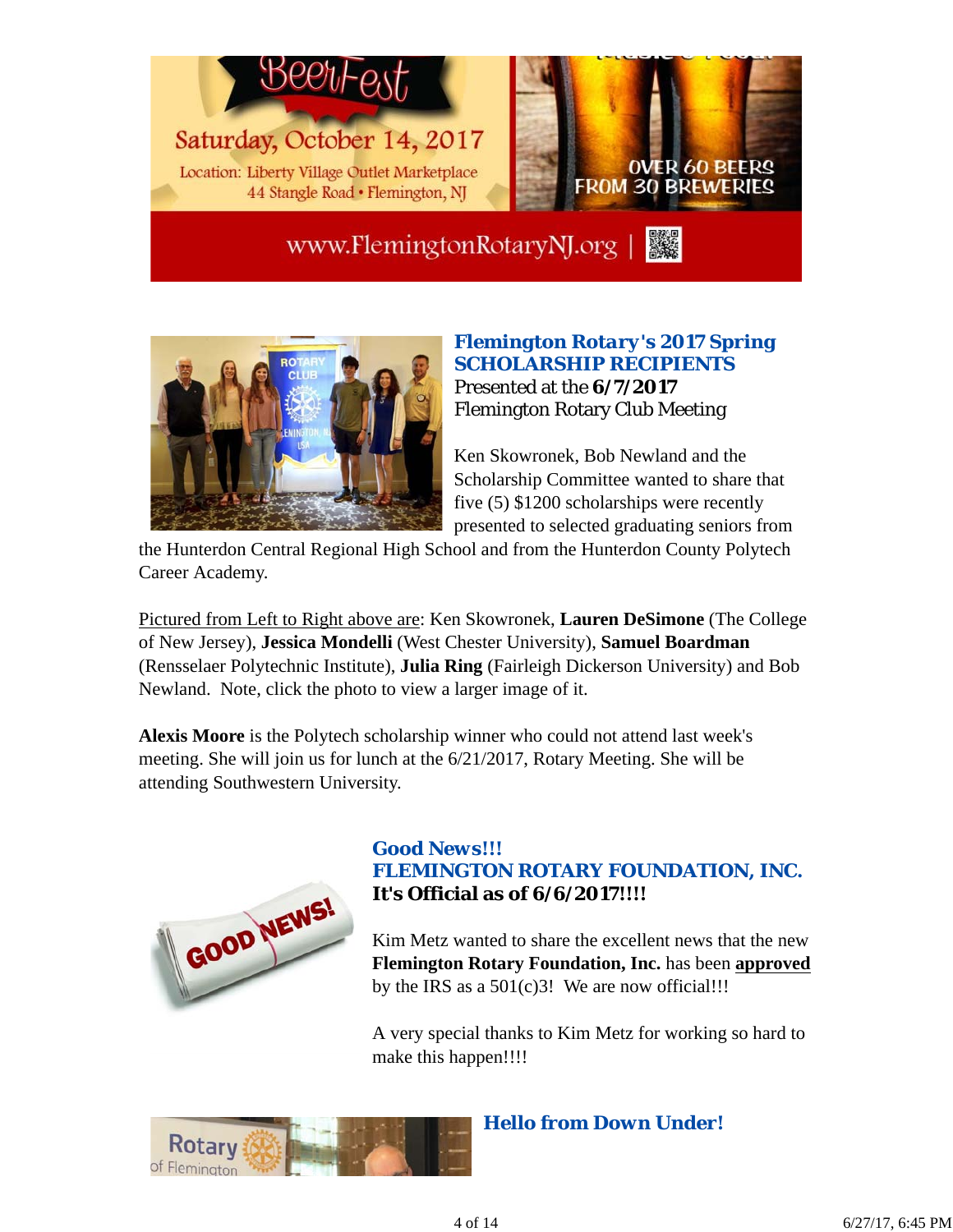

**The Rotary Club of Flemington, NJ Banner Presented at the Rotary Club of Flemington, Australia Meeting** June 12, 2017

President D.J. wanted to pass along the following email that he received from Paul F. Perrottet, who recently visited our club along with his wife Alison. Pictured to the

left is the presentation of our club banner to their Club President at one of their meetings. Click the photo to view a larger image of it.

D.J.,

Hope you are well.

-------------------------------------------

Please find attached copy of photo (see above) of the presentation of your bannerette to president Del King on our return from vacation this week. I have also attached our weekly bulletin that includes the report. **Click Here** to view the bulletin. Look for the 3rd page.

I have had some messages from Rotarians from our district 9800, who are in Atlanta in preparation for the RI Convention. If any of your members are heading down there they may run into them.

Once again. Many thanks for your hospitality to Alison and myself last month. Best regards,

PP Paul F Perrottet Rotary Foundation Director and Club Webmaster Rotary Club of Flemington Inc. Box 64 -P.O. Flemington, Victoria. 3031



### *A Message from PRESIDENT D.J. Regarding Our Fall 2017 Fundraiser(s)* **Tuesday, May 16, 2017**

Fellow members,

This past Wednesday (5/10/2017) the club voted unanimously on approving a project that I, along with many others, feel will take

the club to new heights. A huge thank you to Kim and all the other members who have been working so hard to research, plan and present this idea for a new "**Flemington Rotary BeerFest**" fundraiser for our club. The support from longtime members, to those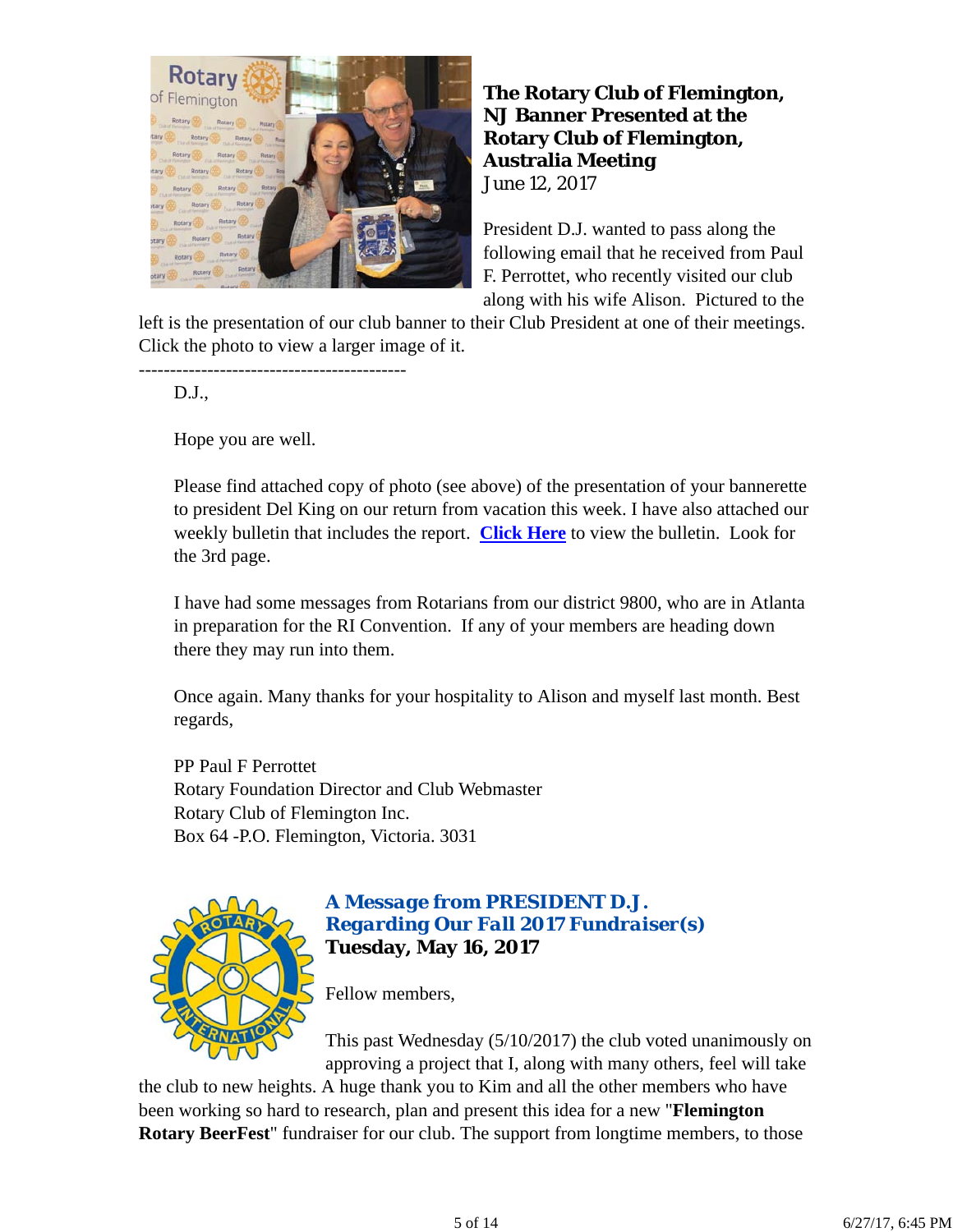sworn in the past few months, was overwhelming. Everyone left the meeting charged up with a renewed sense of purpose (and no, it was not from the multiple 1 oz.'s of beer people had)! **Click Here** to download a copy of the PowerPoint presentation that Kim presented at the May 10th meeting.

 We have spoken in the past of relating alcohol to our club and how it may appear negative to some, but I think Kim and Bob addressed that topic regarding security, and designated drivers, etc. and alleviated any negative fallback on our club.

The next area needing attention, is **Pancake Day**. A very successful fundraiser in the past, the past few years have seen the numbers shrink, through no one's fault. A decision needs to be made as Hunterdon Central is finalizing their calendar, so if you can not attend tomorrow and would like your voice heard on this topic, please **Click HERE** to send me an e-mail and I will read your statement to the membership. If we do wish to continue with Pancake Day, we need a Chairperson and Committee to step up right away; as of this E-Monger, no one has stepped up to lead Pancake Day.

I am excited to see where this new event leads us in terms of membership engagement, recruitment and fundraising efforts to help keep the club solvent. I started my year as President hoping to bring us back to the foundation of why are we involved in Rotary. What purpose do we serve. What can we do to better the community and give back using our professional connections and involvement. The way the membership stepped up to tackle this project so far has been a shining example of what can be done when we act with the ideals of the selfless service in mind. Kudos to the club for taking this much needed step forward.

Yours in service,

D.J. Wright President 2016-2017 Rotary Club of Flemington, New Jersey

#### *APPLY for 2017-2018 GRANTS and close out 2016-2017 GRANTS* **By PDG Michael Hart May 31, 2017**

Dear Rotarians:

The **deadline** for next year's district grant application is **July 15, 2017** at midnight.

Every club is guaranteed a \$500 district grant. All you have to do is ask by applying on DaCdb.

If you want more than \$500, the district may match up to another \$1,000, depending on what we have available.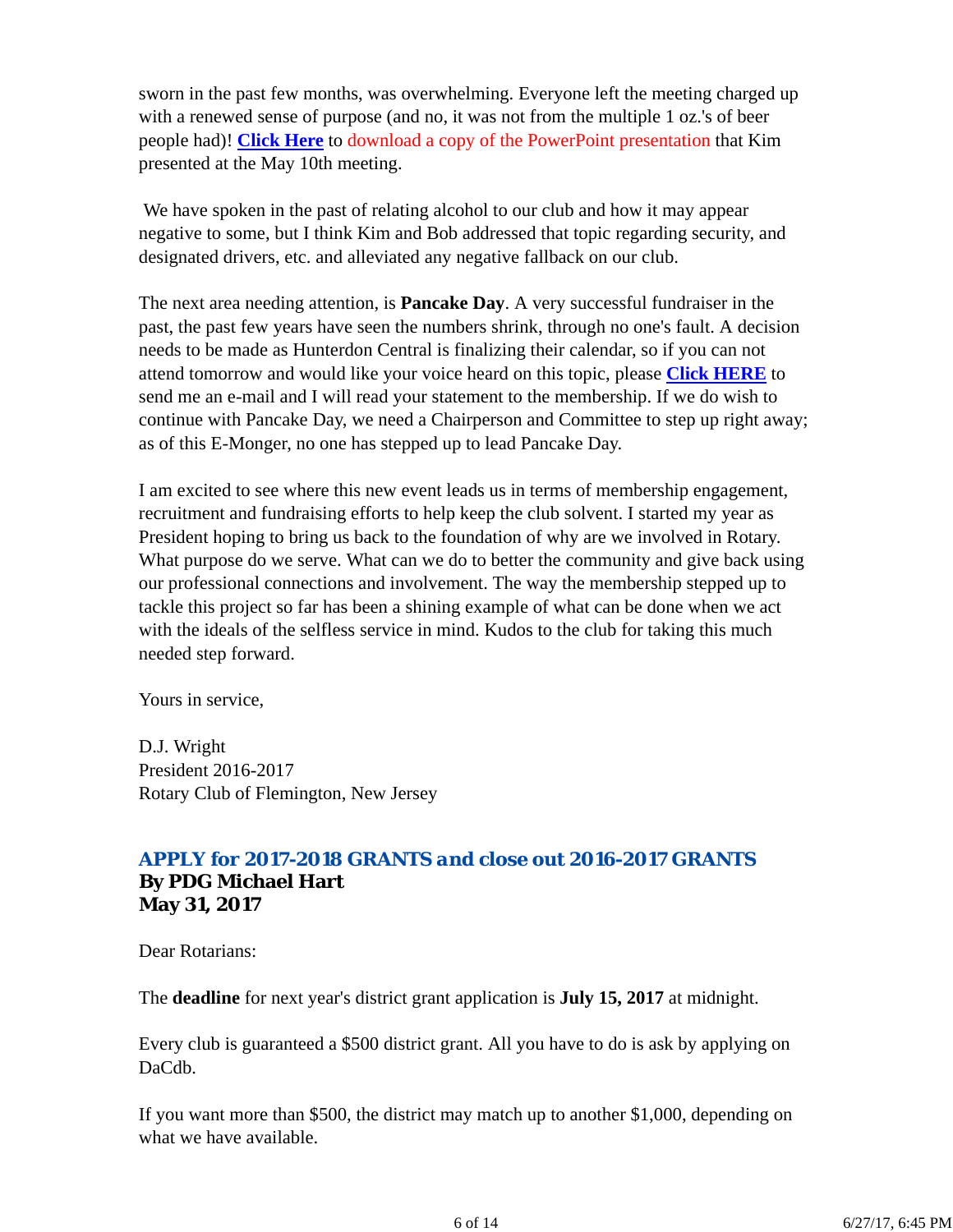The maximum grant would look like this:

\$500 non-matching grant from District DDF \$1,000 funds from the club \$1,000 District DDF matching funds \$2,500 total (\$1500 grant  $+$  \$1000 funds from club)

There are 17 clubs with district grants that are still open from the current Rotary year. You need to close these to be eligible for next year's grant.

You have all received several emails with instructions. If you do not close the current grant, you cannot get next year's grant.

After all the applications are in to DaCdb on July 15, we will calculate who is eligible, how much grant funds are available, and decide on the allocation. Then you will be informed on how much grant money you will receive.

If you have trouble negotiating DaCdb, please ask Michael Townley. He is an expert on the website.

As a reminder, the DDF Grant funds come directly back from what we donate to the RI Foundation. One quarter of our donations come back to the district to be used as District Grants. Please continue to encourage you club and members to give to the RI Foundation.

Thanks,

PDG Michael Hart District 7510 Foundation Director

### *OFFICERS & BOARD MEMBERS for the NEW FLEMINGTON ROTARY FOUNDATION, LLC* **Approved by the Club on 5/24/2017**

At the 5/24/2017 Club Meeting, the membership voted to approve the slate of Officers for the new Flemington Rotary Foundation. The officers are:

| <b>Foundation President</b> | <b>Kim Metz</b> $(1$ -year)     |
|-----------------------------|---------------------------------|
| Vice-President              | <b>Bob Chittenden</b> (2-years) |
| Secretary                   | <b>Sandy Clark</b> (3-years)    |

### **Slate for the Flemington Rotary Foundation**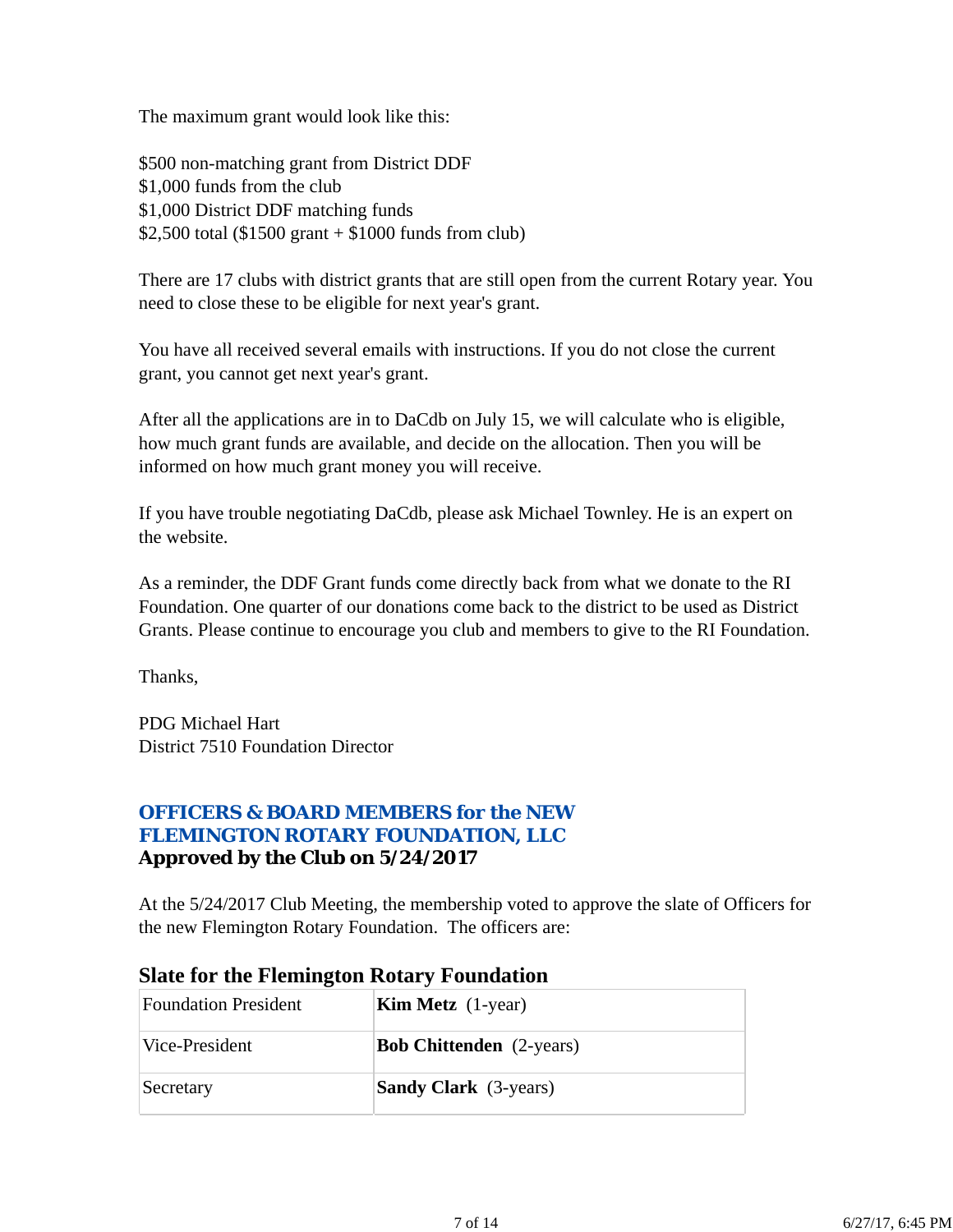| <b>Treasurer</b>    | <b>Mick Schaible</b> (4-years) |
|---------------------|--------------------------------|
| <b>Board Member</b> | <b>D.J. Wright</b> (5-years)   |



#### *The Flemington Rotary MEMBER DIRECTORY Is Updated on the Website*

A PDF copy of the Club Directory kept on the club website, located on the password protected "**Members Only**" page. To access this, simply goto **www.FlemingtonRotaryNJ.org** and click on "Members

Only" in the upper left. The page is password protected. If you do not have the password, simply email us and request it.

If you see any updates that need to be made (a change of address, email, phone number, something is not listed correctly, etc.), please email Sandy Clark and request any changes to be made. **Click Here** to generate an email to Sandy.



### *SPEAKERS & PROGRAMS BEING SOUGHT*

Mick Schaible is looking for some ideas for upcoming meeting programs and speakers. If you have any leads, please pass them onto Mick, who will follow-up to schedule the speaker.

**Click here** to generate an email directly to Mick.



As you know, the Rotary Club of Flemington is a member of the H.C. Chamber of Commerce. This enables all Rotarians the ability to attend a Chamber function as a "member". If someone asks you what your business is, you would explain that you are a member representing the Rotary Club of Flemington. **Click Here** to visit the Chamber website for a listing of upcoming events.

### *ROTARY DISTRICT 7510 NEWS*

**Click Here** to read the current news from our Rotary District 7510.

#### *UPCOMING DATES TO NOTE:*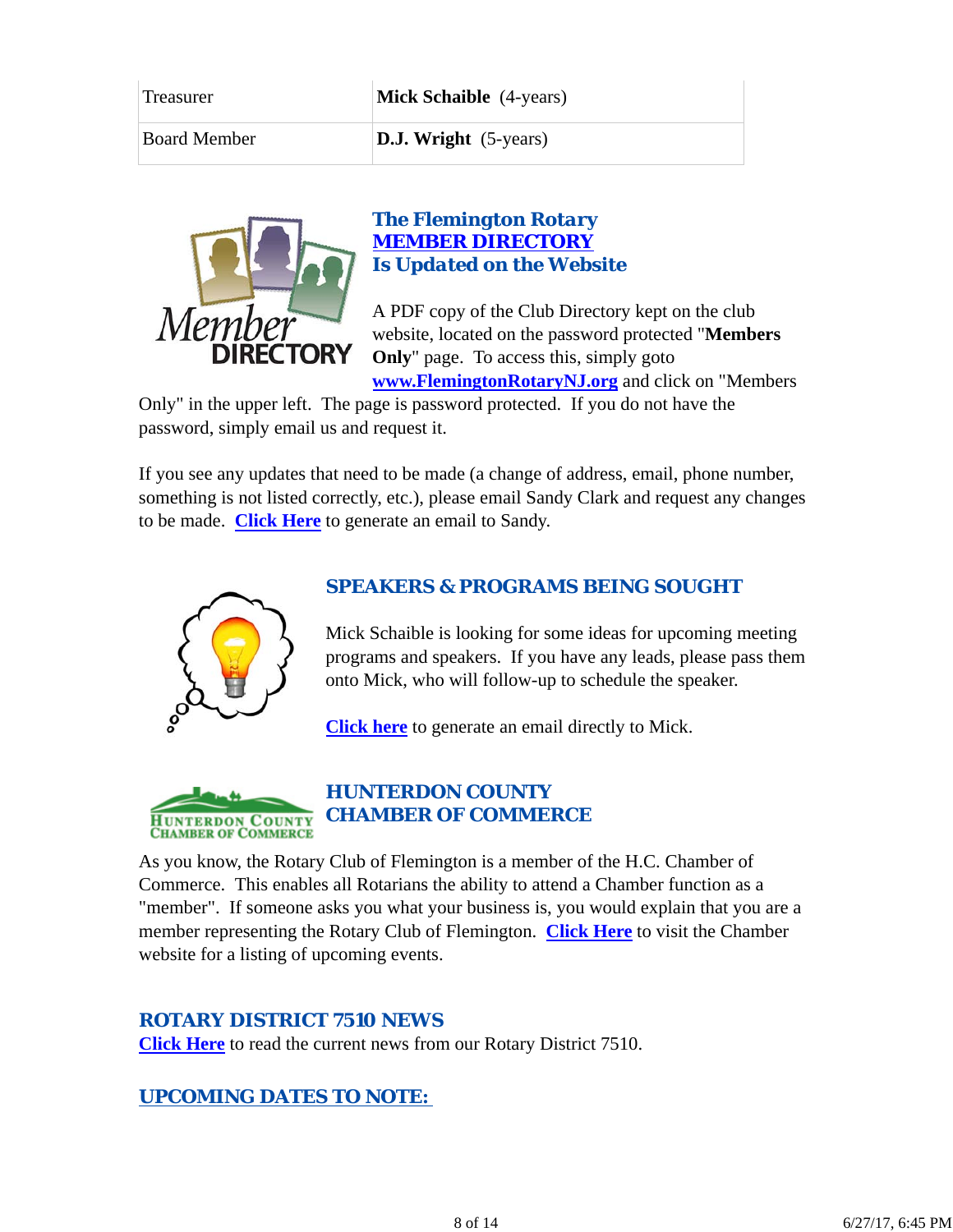Wed, 6/28: **Changing of the Guard Dinner**. Note that there is no regular noon club meeting this day.

Wed, 7/5: **NO Meeting** - this meeting has been **canceled**. Wed, 7/12: TBA.

Wed, 7/19: Douglas Reid-Green: Sustainable Aquaponics.

Wed, 7/26: **Evening Social Event** at the **Flemington Area Food Pantry** (5:30 to 7:30pm). There will NOT be a regular lunch meeting this day. The lunch meeting is canceled in lieu of the evening social event.

**Next RCOF Board Meeting**: Tues, TBA at 5:30 PM. (Held bi-monthly). **Next Membership Meeting:** Wed,  $7/12/2017$  at 1:30 PM (Usually the 2<sup>nd</sup> Wed).

**Upcoming RCOF Club Events, Fundraisers, Fellowship Events, Etc**.: 10/14/17 (Sat): Flemington Rotary BeerFest

### **Rotary District 7510 Events & Functions:**

6/29/17: District Changing of the Guard

## *COMMITTEE LIST:*

**Click Here** to download the listing of all current Club Committee's and its members.

## *"MEMBERS ONLY" WEBSITE:*

## **Click Here for the Members Only section of the website to find:**

- 1) The "Membership Proposal Form" to propose a new member.
- 2) New Member Information.
- 3) An Online Copy of the Club Membership Directory.
- 4) A Link to All Photos Albums of the Club.

### *ROTARY WEBSITE LINKS:*

Rotary International: **www.Rotary.org** Rotary District 7510: **www.RotaryNJ.org**

### *NEARBY ROTARY CLUB MEETINGS:*

As A Rotarian, you are Welcome to attend a Rotary Club meeting anywhere in the world. Click here for the Rotary Club Locator App. Or see below for some local meetings:

Mondays

**Lambertville/New Hope** (6:30 pm) - Lambertville Station Restaurant; 11 Bridge Street, Lambertville NJ 08530

**Piscataway** (12:15 pm) - Radisson Hotel; 21 Kingsbridge Road, Piscataway, NJ 08854

Tuesdays

**Whitehouse** (12:15 pm) - Max's 22; 456 Route 22 West, Whitehouse Station, NJ 08889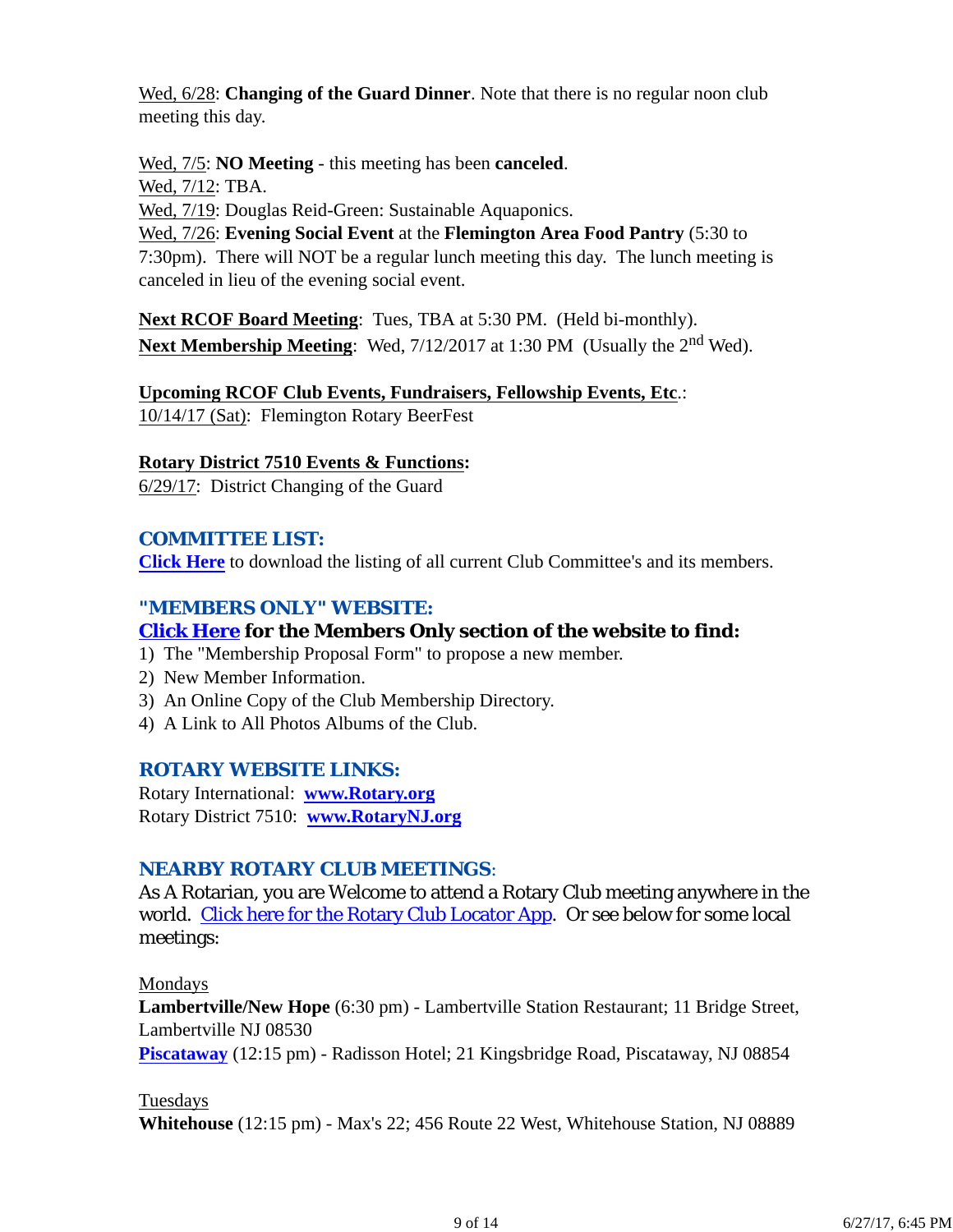**Princeton** (12:15 pm) - The Nassau Club; 6 Mercer Street, Princeton, NJ 08540 **Bridgewater-Bound Brook** (12:15 pm) - Arbor Glenn; 100 Monroe St, Bridgewater 08807

#### Wednesdays

**Branchburg Township** (7:30 am): Stoney Brook Grille; 1285 Route 28, North Branch, NJ 08876

**Flemington** (12:15pm): Copper Hill Country Club; 100 Copper Hill Road, Ringoes, NJ 08851

**Hillsborough Township** (6:15 pm): Pheasant's Landing; 311 Amwell Road (Rt. 514), Hillsborough, NJ 08844

#### Thursdays

**Clinton Sunrise** (7:30 am): Clinton Fire Department; New Street, Clinton, NJ 08809 **Somerville/Bridgewater** (12:15 pm): Bridgewater Manor; 1251 US Highway 202/206, Bridgewater, NJ 08807 **Trenton** (12:15 pm): Freddie's Tavern; 12 Railroad Avenue, West Trenton, NJ 08628

#### Fridays

**North Hunterdon** (12:15 pm): Beaver Brook County Club; 25 County Club Drive, Annandale, NJ 08801 **Princeton Corridor** (12:15pm): Hyatt Regency; 102 Carnegie Center, Rt. 1 North, Princeton, NJ 08540

#### eClub

**Rotary eClub of Hunterdon Horizon**: View website for meetings or online makeups.

## RI President's Call for Action in **2016-2017**: **"Rotary Serving Humanity"**

#### **Rotary Club of Flemington - Our 93rd Year**

Founded October 3, 1923 \* Charter #1529 \* District 7510

| <b>Club President</b> | <b>Daniel James "D.J." Wright</b>               |
|-----------------------|-------------------------------------------------|
| President-Elect       | <b>Kim Metz</b>                                 |
| Secretary             | <b>Karen Widico</b>                             |
| Treasurer, General    | <b>Bob Newland</b>                              |
| Treasurer, Lunch      | Michael Goodwin                                 |
| <b>Board Member</b>   | <b>Mick Schaible</b> (immediate Past-President) |
| <b>Board Member</b>   | <b>Sandy Clark</b>                              |
| <b>Board Member</b>   | <b>Joe Ziegler</b>                              |
| Sergeant-at-Arms      | <b>Ken Skowronek</b>                            |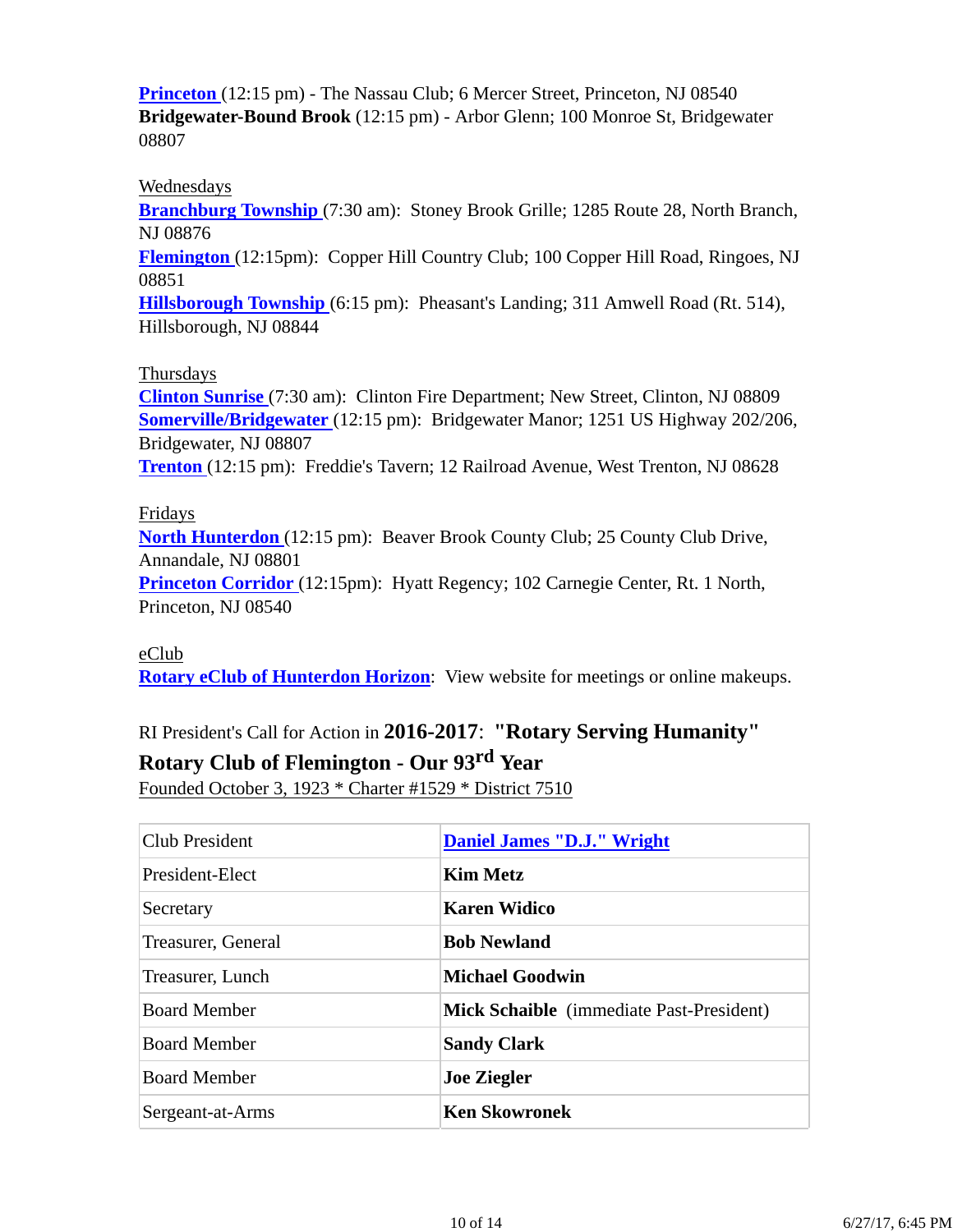| R.I. President                           | John F. Germ (Chattanooga, Tennessee, USA)   |
|------------------------------------------|----------------------------------------------|
| District Governor (DG)                   | <b>Charles Minton</b> (Union, NJ)            |
| District Governor Elect (DGE)            | <b>Bob Zeglarski</b> (Roselle-Rosselle Park) |
| District Governor Nomimee (DGN)          | <b>John Shockley</b> (Hillsborough)          |
| <b>Assistant District Governor (ADG)</b> | <b>Albert Varga</b> (Lambertville-New Hope)  |

Club Meetings: **Wednesday, 12:15 pm, Copper Hill Country Club** 100 Copper Hill Road, Ringoes 08551



*MISSION STATEMENT*: The mission of Rotary International is to assist and guide Rotarians and Rotary clubs to accomplish the Object of Rotary to ensure Rotary's continuing relevance and to help build a better world, emphasizing service activities by individuals and groups that enhance the quality of life and human dignity, encouraging high ethical standards, and creating greater understanding among all people to advance the search for peace in the world.

**THE OBJECT OF ROTARY:** The object of Rotary is to encourage and foster the ideal of service as a basis of worthy enterprise and, in particular, to encourage and foster:

**1st**: The development of acquaintance as an opportunity for service;

**2nd**: High ethical standards in business and professions, the recognition of the worthiness of all useful occupations, and the dignifying of each Rotarian's occupation as an opportunity to serve society;

**3rd**: The application of the ideal of service in each Rotarian's personal, business and community life;

**4th**: The advancement of international understanding, goodwill, and peace through a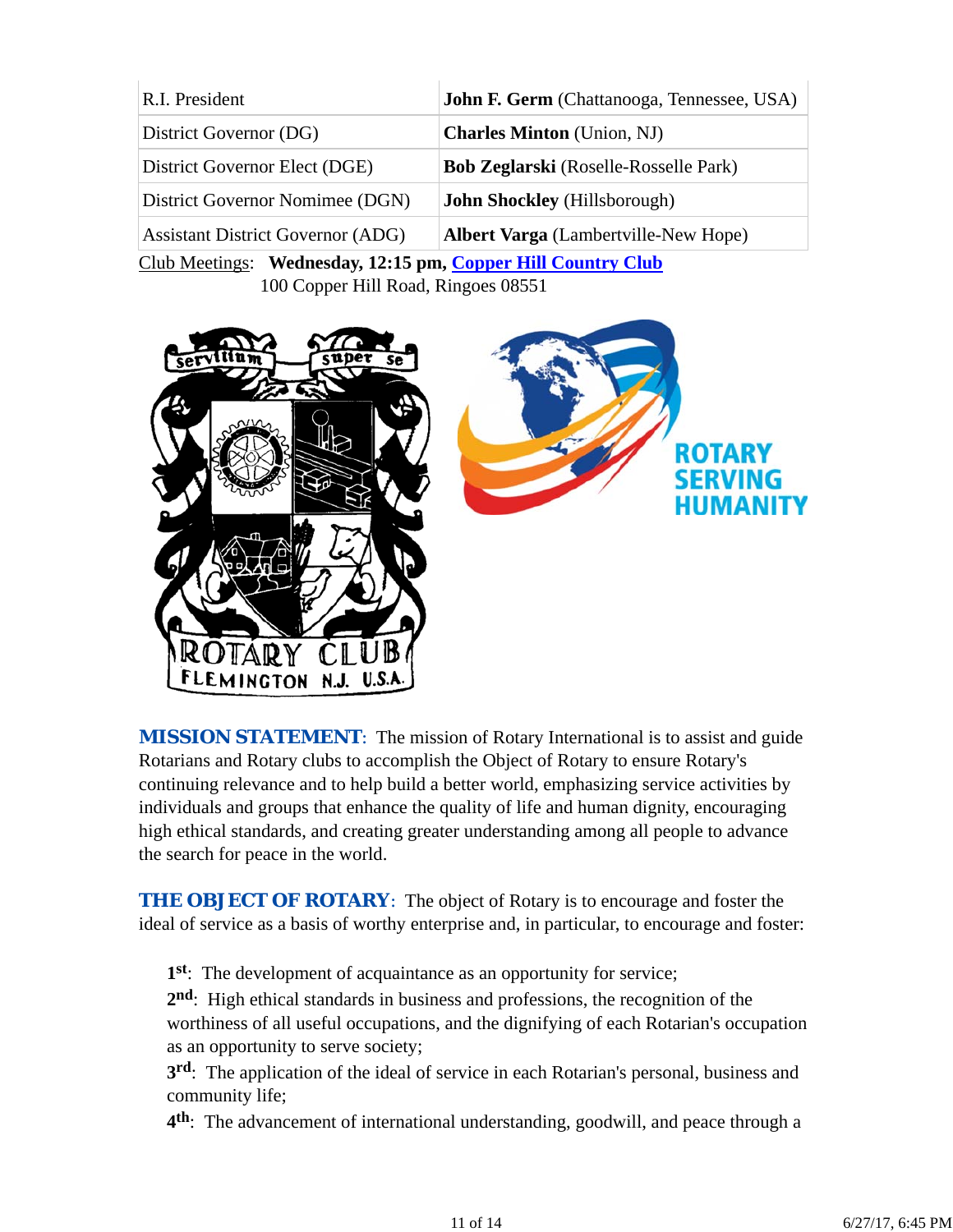world fellowship of business and professional persons united in the ideal of service.

#### **THE 4-WAY TEST:** "Of the things we think, say or do:

- **1st**: Is it the Truth?
- 2<sup>nd</sup>: Is it Fair to all concerned?
- **3rd**: Will it build goodwill and better friendships?
- **4th**: Will it be beneficial to all concerned?"

#### *ROTARY's AVENUE'S OF SERVICE*:

**1)** Through **Club Service**, we have fun, build lasting friendships, and make sure that our club runs well.

**2)** Through **Vocational Service**, we volunteer our professional skills to serve others and promote integrity in everything we do.

**3)** Through **Community Service**, we address local needs and work with our community to bring lasting improvements.

**4)** Through **International Service**, we meet humanitarian needs around the globe and promote world understanding and peace.

**5)** Through **Youth Service**, we work with young people to help them become the next generation of leaders, visionaries, and peacemakers.

## **2016-2017 CLUB MEMBER ROSTER Rotary Club of Flemington, NJ**

| <b>Rotarian</b>                   | <b>Member Since</b> | <b>Classification</b>                    |
|-----------------------------------|---------------------|------------------------------------------|
| Black, Bruce B.                   | 2007                | <b>Health and Fitness</b>                |
| Bohler, Herbert C. (Herb)         | 1977                | <b>Specialty Advertising</b>             |
| <b>Boynton, Adam</b>              | 2016                | <b>Church / Social Services</b>          |
| Chittenden, Robert L. (Bob)       | 2003                | M.E.F.P. Consulting Engineering          |
| Clark, Arthur L. (Sandy)          | 1987                | Printing                                 |
| Davidson, James G. (Jim)          | 2002                | <b>Rubber Products</b>                   |
| del Campo, Ann                    | 2016                | <b>Scientist &amp; Farmer</b>            |
| <b>Durland, Dianne</b>            | 2017                | <b>Community Banking</b>                 |
| Ferrari, Frederick J. (Fred)      | 1964                | Orthodontia                              |
| Fisher, Charles H. (Charlie)      | 1961                | <b>Funeral Services</b>                  |
| Fisher, Thomas H. (Tom)           | 2012                | <b>Property &amp; Casualty Insurance</b> |
| Fogarty, Kyle M.                  | 2017                | <b>Financial Advisor</b>                 |
| <b>Goodwin, Michael S.</b>        | 2016                | <b>Youth Development</b>                 |
| Harrison, Jeffrey (Jeff)          | 1996                | Psychotherapy                            |
| <b>Hyatt, Frederic D. (Fred)</b>  | 2017                | <b>Retired - Aerospace</b>               |
| Kamnitsis, Christopher P. (Chris) | 2001                | <b>Financial Planning</b>                |
| <b>Kritharis, Nikolaos (Nik)</b>  | 2016                | <b>Dentistry</b>                         |

Current Number of Members: 41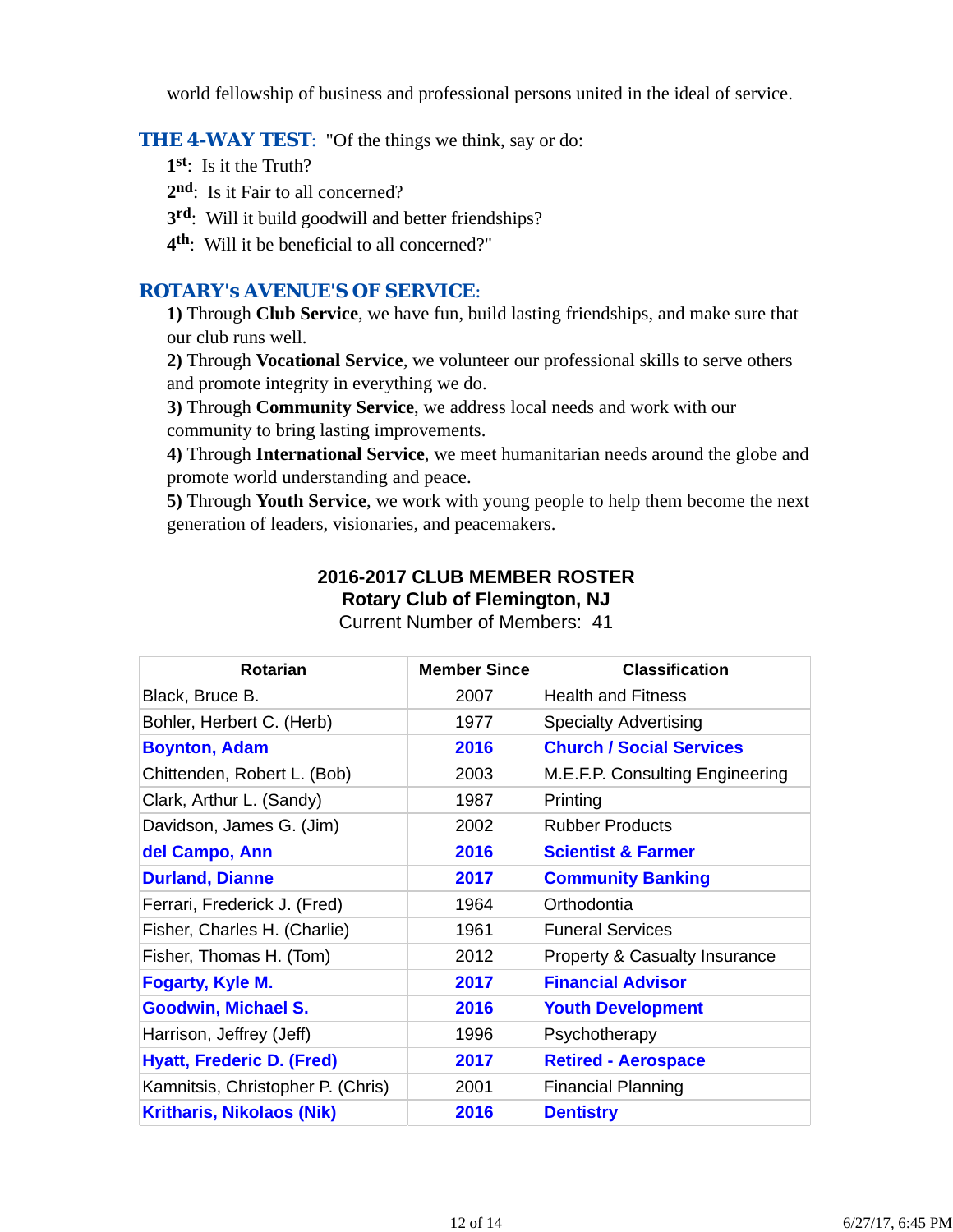| Liebross, Ira                  | 1997 | <b>Family Medicine</b>            |
|--------------------------------|------|-----------------------------------|
| Loew, Darren                   | 2002 | <b>Orthodontics</b>               |
| Martin, Teresa (Terry)         | 1993 | Solid Waste/Recycling             |
| Mazujian, Harry                | 2004 | Clergy                            |
| McWilliams, Nancy              | 1992 | Psychotherapy                     |
| Metz, Kim                      | 2007 | <b>Technical Education</b>        |
| Muller, George D.              | 1964 | <b>Cut Glass Manufacturing</b>    |
| Newland, Robert D. (Bob)       | 1998 | Insurance                         |
| Ownes, Terry M.                | 1987 | <b>Floor Covering</b>             |
| Phelan, Christopher J. (Chris) | 2009 | <b>Chamber Of Commerce</b>        |
| Randolph, R. Wayne             | 1982 | <b>Veterinary Medicine</b>        |
| Ruberto, Johanna S.            | 2016 | <b>High School Administration</b> |
| Schaible, R. Michael (Mick)    | 1998 | <b>Appraisal Services</b>         |
| Skowronek, Kenneth J. (Ken)    | 1994 | <b>Family Law</b>                 |
| Sollner, Richard F. (Dick)     | 1962 | Air Transportation                |
| Stothoff, Richard H. (Dick)    | 1966 | Sanitary Engineering              |
| Vera, Allan S.                 | 2016 | <b>Investment Advisor</b>         |
| Widico, Karen A.               | 1997 | <b>Public Health Services</b>     |
| Williams, Gwen                 | 1991 | Purchasing/Manufacturing          |
| Wise, Robert (Bob)             | 1992 | <b>Hospital Administration</b>    |
| Woske, Harry                   | 1977 | Cardiology                        |
| Wright, Daniel J. (D.J.)       | 2003 | <b>Funeral Services</b>           |
| Ziegler, Joseph E. (Joe)       |      |                                   |
|                                | 1988 | <b>Investment Advisor</b>         |

Yours in Rotary Service! Bob Chittenden

**Rotary Club of Fleminton, NJ** PO Box 751 - Flemington, NJ 08822 www.FlemingtonRotaryNJ.org

Providing "Service Above Self" Since 1923



Rotary Club of Flemington, NJ, USA, PO Box 751, Flemington, NJ 08822

SafeUnsubscribe™ {recipient's email} Forward this email | Update Profile | About our service provider Sent by bchittenden@jarengineering.com in collaboration with